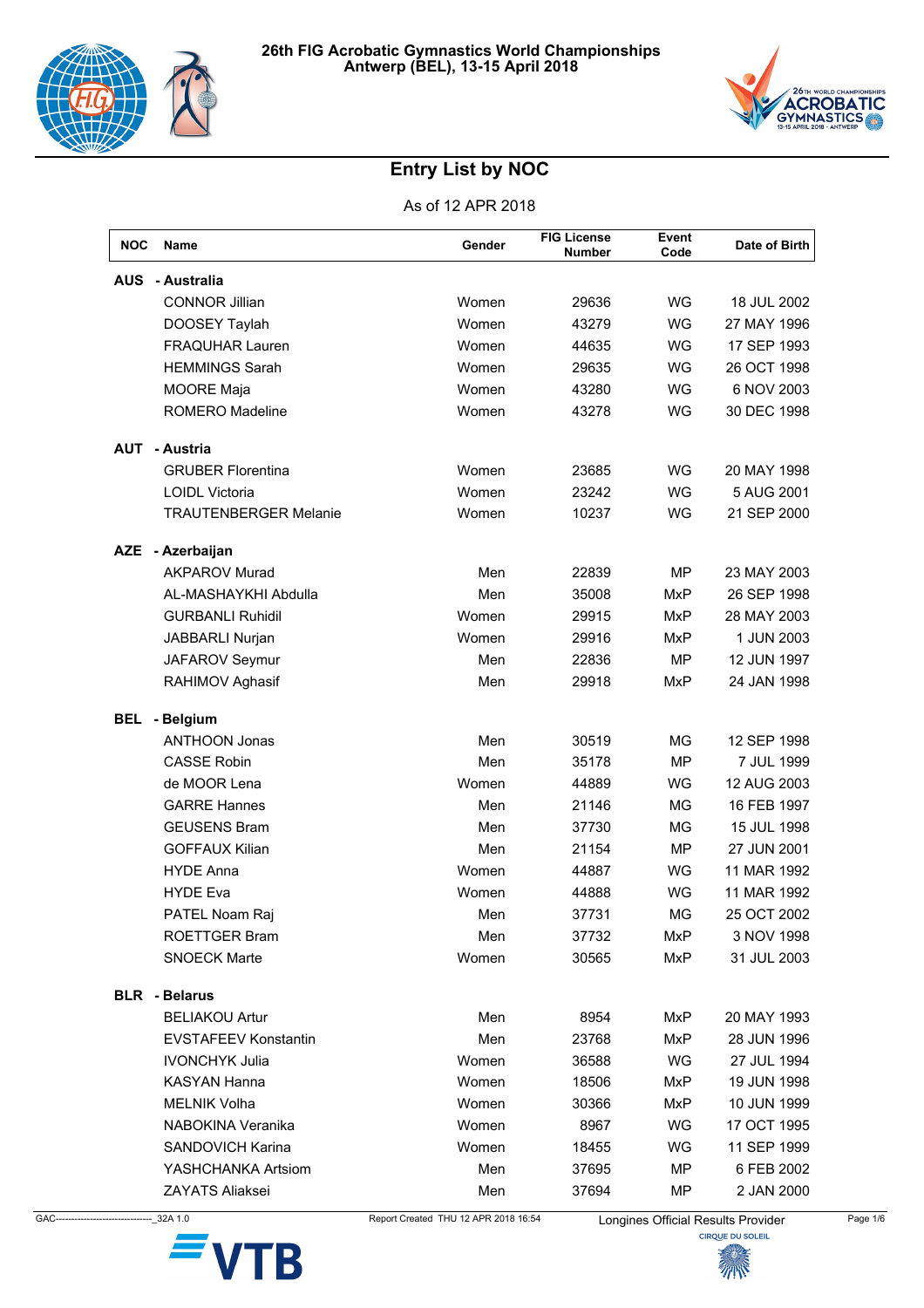



| <b>NOC</b> | Name                         | Gender | <b>FIG License</b><br><b>Number</b> | Event<br>Code | Date of Birth |
|------------|------------------------------|--------|-------------------------------------|---------------|---------------|
| <b>CHN</b> | - People's Republic of China |        |                                     |               |               |
|            | <b>DUAN Yushan</b>           | Women  | 38570                               | WG            | 27 JAN 1995   |
|            | FU Zhi                       | Men    | 38518                               | <b>MG</b>     | 16 AUG 1996   |
|            | <b>GUO Pei</b>               | Men    | 38520                               | MG            | 25 DEC 1994   |
|            | <b>HUANG Zike</b>            | Women  | 43704                               | <b>WP</b>     | 1 NOV 2003    |
|            | JI Qiuqiong                  | Women  | 38571                               | <b>WG</b>     | 5 DEC 2002    |
|            | <b>JIANG Heng</b>            | Men    | 38522                               | MG            | 8 JUN 2002    |
|            | LI An                        | Men    | 32662                               | <b>MP</b>     | 14 NOV 1993   |
|            | LI Zheng                     | Men    | 32672                               | ΜG            | 10 JUN 2000   |
|            | LIU Jieyu                    | Women  | 38569                               | WG            | 26 APR 1995   |
|            | <b>MO Zhixin</b>             | Women  | 30737                               | <b>WP</b>     | 10 DEC 1995   |
|            | <b>RUI Liuming</b>           | Men    | 32671                               | <b>MG</b>     | 11 FEB 1995   |
|            | <b>WU Xusheng</b>            | Men    | 42007                               | <b>MxP</b>    | 21 MAR 1994   |
|            | XIANG Lingzhi                | Men    | 32663                               | <b>MP</b>     | 13 APR 2000   |
|            | <b>ZHANG Jingyi</b>          | Women  | 42008                               | <b>MxP</b>    | 29 JUL 2002   |
|            | <b>ZHANG Junshuo</b>         | Men    | 38519                               | MG            | 2 MAR 1996    |
|            | <b>ZHANG Teng</b>            | Men    | 21075                               | MG            | 12 FEB 1994   |
|            | ZHOU Jiahuai                 | Men    | 32670                               | MG            | 14 APR 1994   |
| <b>ESP</b> | - Spain                      |        |                                     |               |               |
|            | <b>CORONADO Silvia</b>       | Women  | 41359                               | <b>MxP</b>    | 12 OCT 2002   |
|            | <b>GOMEZ Belen</b>           | Women  | 24352                               | WG            | 21 AUG 1998   |
|            | <b>GONZALEZ Alexandra</b>    | Women  | 33776                               | WG            | 9 FEB 1999    |
|            | <b>MARTINEZ Guillem</b>      | Men    | 41356                               | MxP           | 27 JUL 1979   |
|            | <b>VERISIMO Andrea</b>       | Women  | 30686                               | WG            | 21 DEC 2002   |
|            | <b>FRA</b> - France          |        |                                     |               |               |
|            | <b>CONTARGYRIS Zoe</b>       | Women  | 17126                               | <b>WG</b>     | 15 MAY 1998   |
|            | <b>DESCHAMPS Margot</b>      | Women  | 30669                               | WG            | 6 NOV 1997    |
|            | FILLETTE Julien              | Men    | 35431                               | MxP           | 8 NOV 1998    |
|            | <b>MORGANT Valentine</b>     | Women  | 38561                               | WG            | 23 NOV 2002   |
|            | <b>SEON Victoire</b>         | Women  | 35094                               | MxP           | 15 NOV 2001   |
| <b>GBR</b> | - Great Britain              |        |                                     |               |               |
|            | <b>HILL Michael</b>          | Men    | 40612                               | ΜP            | 28 FEB 1989   |
|            | MACDOUGALL Bethany           | Women  | 42543                               | WG            | 3 SEP 2003    |
|            | <b>OWSTON Caitlin</b>        | Women  | 42178                               | WG            | 26 MAR 1998   |
|            | <b>PAMLER Amelia</b>         | Women  | 42179                               | WG            | 16 JUL 1999   |
|            | PHELAN Jake                  | Men    | 40676                               | ΜP            | 30 MAY 2000   |
|            | <b>TATE Charlie</b>          | Men    | 20837                               | <b>MP</b>     | 24 JUN 1999   |
|            | <b>UPCOTT Adam</b>           | Men    | 18817                               | MP            | 29 APR 2000   |



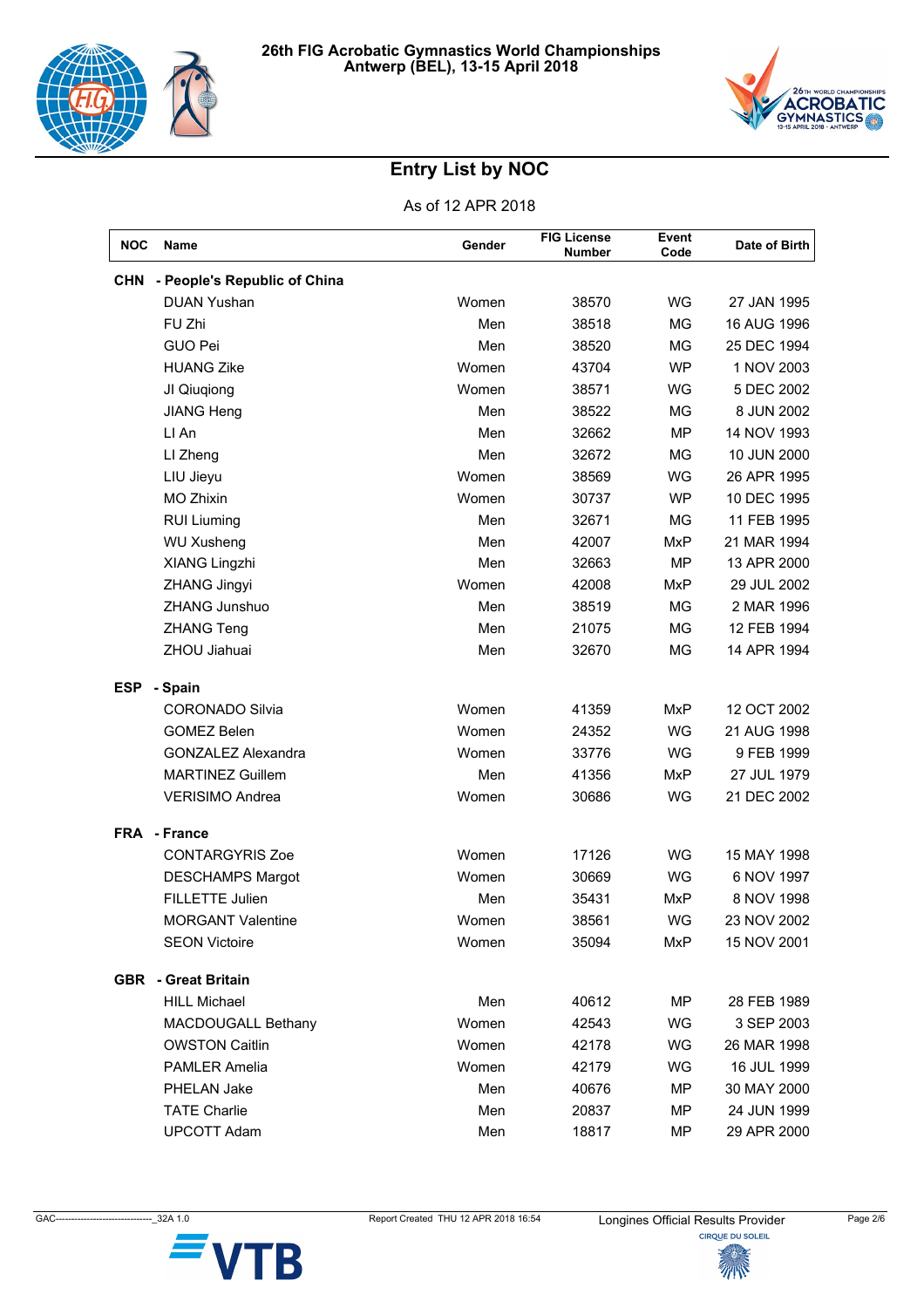



| NOC | Name                       | Gender | <b>FIG License</b><br><b>Number</b> | Event<br>Code | Date of Birth |
|-----|----------------------------|--------|-------------------------------------|---------------|---------------|
|     | <b>GER</b> - Germany       |        |                                     |               |               |
|     | <b>ARNDT Sarah</b>         | Women  | 24327                               | <b>WG</b>     | 17 APR 1998   |
|     | <b>GROHMANN Sebastian</b>  | Men    | 24331                               | <b>MG</b>     | 1 JAN 1998    |
|     | <b>HANNEMANN Anna</b>      | Women  | 40599                               | <b>WG</b>     | 22 MAR 2002   |
|     | <b>HEINOWSKI Alina</b>     | Women  | 40598                               | WG            | 16 SEP 1998   |
|     | <b>HOPPE Max</b>           | Men    | 19732                               | MxP           | 13 AUG 1996   |
|     | <b>KRAFT Michail</b>       | Men    | 24103                               | <b>MP</b>     | 16 APR 2000   |
|     | <b>KUEHNE Vincent</b>      | Men    | 19476                               | <b>MG</b>     | 8 NOV 1996    |
|     | <b>KUNZ Annalena</b>       | Women  | 30526                               | WG            | 25 JUN 1999   |
|     | <b>LEPPUHNER Erik</b>      | Men    | 24333                               | MG            | 6 DEC 1998    |
|     | LIEBELT Anika              | Women  | 24328                               | <b>WG</b>     | 9 AUG 1998    |
|     | <b>MAEDLER Tom</b>         | Men    | 24335                               | <b>MG</b>     | 15 JUN 2001   |
|     | <b>RIFFEL Vanessa</b>      | Women  | 43478                               | WG            | 23 NOV 2003   |
|     | <b>SCHIPPAN Vanessa</b>    | Women  | 43742                               | MxP           | 29 JAN 2003   |
|     | <b>SEBASTIAN Tim</b>       | Men    | 17211                               | <b>MP</b>     | 18 MAY 1995   |
|     | <b>ISR</b> - Israel        |        |                                     |               |               |
|     | <b>ARMONY Or</b>           | Women  | 17348                               | <b>WG</b>     | 5 OCT 1997    |
|     | <b>ATTAR Shavit</b>        | Men    | 35044                               | <b>MP</b>     | 16 JUL 2003   |
|     | <b>DANA Lidar</b>          | Men    | 20008                               | MG            | 19 DEC 1997   |
|     | <b>FELDMAN Gaul</b>        | Men    | 35043                               | <b>MP</b>     | 12 SEP 1998   |
|     | <b>HURVITZ Tzlil</b>       | Women  | 33692                               | <b>WG</b>     | 15 DEC 2003   |
|     | <b>KALFA Yannay</b>        | Men    | 19941                               | MG            | 5 DEC 1995    |
|     | <b>LEFKOVITS Mika</b>      | Women  | 17345                               | <b>WP</b>     | 8 MAY 1996    |
|     | <b>SACH Efi Efraim</b>     | Men    | 20007                               | <b>MG</b>     | 25 DEC 1999   |
|     | <b>SURZON Roni</b>         | Women  | 28636                               | <b>WP</b>     | 6 NOV 2002    |
|     | <b>URALEVITCH Daniel</b>   | Men    | 20010                               | MG            | 7 MAY 1997    |
|     | <b>WEINGOLD Yuval</b>      | Women  | 33745                               | WG            | 16 JUL 1998   |
|     | KAZ - Kazakhstan           |        |                                     |               |               |
|     | BAVSUNOVSKAYA Alyona       | Women  | 23045                               | <b>WG</b>     | 14 MAY 1998   |
|     | <b>BURKIT Saida</b>        | Women  | 21819                               | WG            | 31 MAR 2000   |
|     | <b>DIL Daniyel</b>         | Men    | 28777                               | <b>MP</b>     | 26 NOV 1996   |
|     | FEDKOVICH Dmitriy          | Men    | 24013                               | MxP           | 17 DEC 1995   |
|     | <b>NAISBAYEV Sultanbek</b> | Men    | 8351                                | <b>MP</b>     | 10 JAN 1995   |
|     | SHULYAR Vadim              | Men    | 28786                               | MP            | 8 SEP 2000    |
|     | <b>SLASTENKO Polina</b>    | Women  | 37696                               | WG            | 16 AUG 2002   |
|     | YANITSKAYA Angelina        | Women  | 29246                               | <b>MxP</b>    | 19 JAN 2000   |
|     | <b>ZOTOV Alexandr</b>      | Men    | 12286                               | <b>MP</b>     | 21 MAR 1997   |

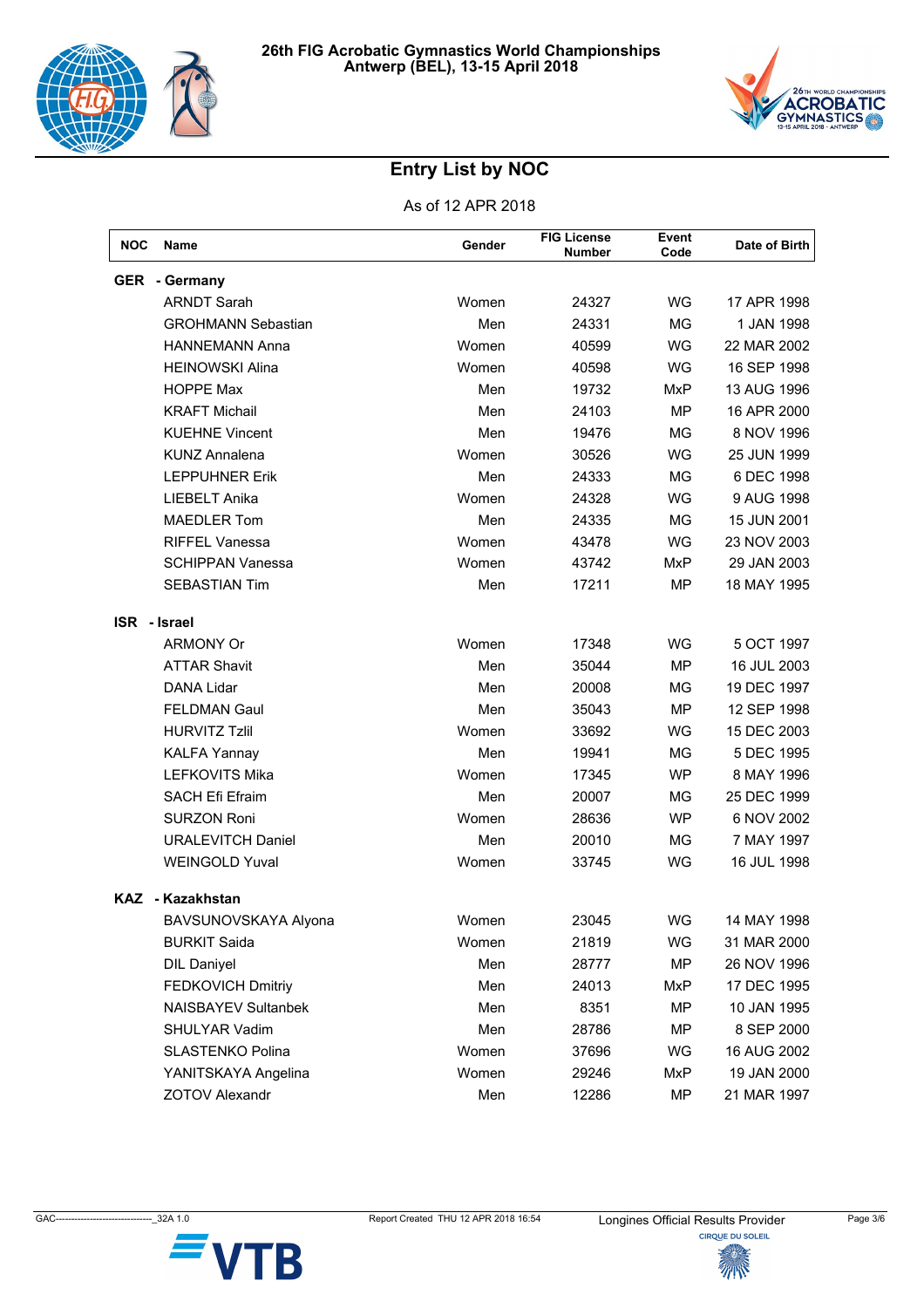



| <b>NOC</b> | Name                                        | Gender | <b>FIG License</b><br><b>Number</b> | Event<br>Code | Date of Birth |
|------------|---------------------------------------------|--------|-------------------------------------|---------------|---------------|
| <b>NED</b> | - Netherlands                               |        |                                     |               |               |
|            | <b>BORDEWIJK Britney</b>                    | Women  | 41916                               | <b>MxP</b>    | 21 SEP 2003   |
|            | <b>BRIGGEN Stein</b>                        | Men    | 23817                               | MxP           | 17 JUN 1998   |
|            | <b>EYKELENBOOM Nicole</b>                   | Women  | 16558                               | <b>WP</b>     | 18 MAY 1994   |
|            | <b>MONDRIA Suzanne</b>                      | Women  | 22622                               | <b>WG</b>     | 24 JUN 1990   |
|            | PHIJFFERS Charell                           | Women  | 8532                                | <b>WG</b>     | 28 SEP 1996   |
|            | <b>PRONK Lisanne</b>                        | Women  | 20835                               | WG            | 13 SEP 2001   |
|            | van de WATER Mariska                        | Women  | 15047                               | <b>WG</b>     | 29 APR 1989   |
|            | van der LOCHT Stef                          | Men    | 43370                               | MxP           | 24 JUL 1995   |
|            | van DIJCK Fenne                             | Women  | 43369                               | MxP           | 9 MAY 2003    |
|            | van MOOK Pleunie                            | Women  | 20707                               | WG            | 21 MAY 1997   |
|            | van OS Fem                                  | Women  | 29810                               | WG            | 12 NOV 2002   |
|            | <b>VERBRUGGE Djenti</b>                     | Women  | 40616                               | <b>WP</b>     | 7 JUN 2002    |
| <b>POL</b> | - Poland                                    |        |                                     |               |               |
|            | KOWALEWSKA Angelika                         | Women  | 22596                               | <b>MxP</b>    | 16 FEB 2000   |
|            | <b>PLEWNIA Emilia</b>                       | Women  | 35042                               | WG            | 20 APR 2003   |
|            | POZNIAK Dominik                             | Men    | 22690                               | MP            | 23 NOV 2002   |
|            | RAJTOR Magda                                | Women  | 11138                               | <b>WG</b>     | 2 OCT 1997    |
|            | <b>SRUTWA Marta</b>                         | Women  | 18516                               | <b>WG</b>     | 10 DEC 1997   |
|            | SZCZERBATY Aleksander                       | Men    | 22691                               | MP            | 29 OCT 1998   |
|            | ZABIEROWSKI Maciej                          | Men    | 22597                               | <b>MxP</b>    | 8 NOV 1997    |
| <b>POR</b> | - Portugal                                  |        |                                     |               |               |
|            | <b>CANDEIAS Mariana</b>                     | Women  | 35504                               | <b>WP</b>     | 7 DEC 1998    |
|            | <b>COUTINHO Isis</b>                        | Women  | 43719                               | WG            | 30 OCT 2003   |
|            | <b>FONTES Ana</b>                           | Women  | 43717                               | WG            | 8 JUL 1998    |
|            | <b>NUNES Marta</b>                          | Women  | 33434                               | <b>WP</b>     | 14 JUN 2003   |
|            | PEREIRA Joao                                | Men    | 30564                               | MG            | 5 JUL 2000    |
|            | PIQUEIRO Henrique                           | Men    | 33458                               | <b>MG</b>     | 3 AUG 1999    |
|            | <b>PRATAS Ana</b>                           | Women  | 33468                               | WG            | 19 MAY 1997   |
|            | SILVA Henrique                              | Men    | 30568                               | MG            | 11 JUL 2000   |
|            | SILVA Miguel                                | Men    | 30569                               | MG            | 27 SEP 2003   |
|            | PRK - Democratic People's Republic of Korea |        |                                     |               |               |
|            | <b>JONG Kum Hwa</b>                         | Women  | 22809                               | <b>WP</b>     | 28 FEB 1993   |
|            | <b>KONG Yong Won</b>                        | Men    | 42062                               | MP            | 15 AUG 2002   |
|            | PYON Yun Ae                                 | Women  | 33839                               | <b>WP</b>     | 22 OCT 2000   |
|            | RI Hyo Song                                 | Men    | 42061                               | <b>MP</b>     | 1 OCT 1996    |

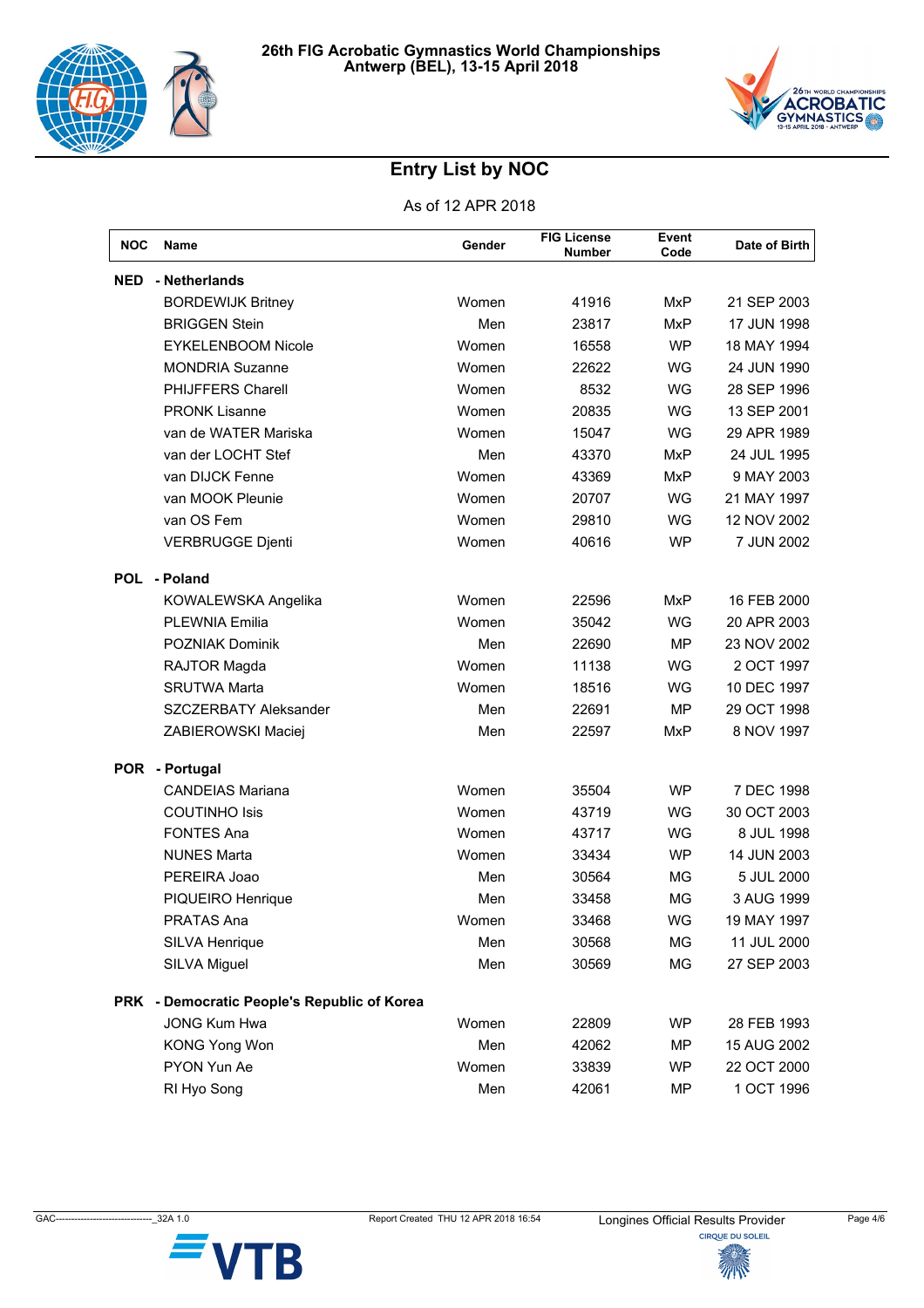



| <b>NOC</b> | <b>Name</b>                          | Gender | <b>FIG License</b><br><b>Number</b> | Event<br>Code | Date of Birth |
|------------|--------------------------------------|--------|-------------------------------------|---------------|---------------|
| <b>RUS</b> | - Russian Federation                 |        |                                     |               |               |
|            | <b>CHEBULANKA Daria</b>              | Women  | 24257                               | <b>WG</b>     | 2 JUN 1998    |
|            | <b>CHERNOVA Marina</b>               | Women  | 16870                               | <b>MxP</b>    | 7 MAR 1996    |
|            | <b>GRECHUKHIN Viktor</b>             | Men    | 33794                               | МG            | 20 OCT 1993   |
|            | <b>GURYEVA Daria</b>                 | Women  | 18953                               | <b>WP</b>     | 25 AUG 1998   |
|            | <b>KABINA Elena</b>                  | Women  | 43543                               | <b>WP</b>     | 24 JUN 2003   |
|            | <b>KALININA Daria</b>                | Women  | 24025                               | WP            | 2 MAY 1994    |
|            | <b>KUDRIASHOV German</b>             | Men    | 23620                               | МG            | 31 OCT 2000   |
|            | MISHEV Igor                          | Men    | 17139                               | MP            | 9 JUL 1993    |
|            | <b>NABIEV Vadim</b>                  | Men    | 33109                               | <b>MG</b>     | 21 SEP 2001   |
|            | PATARAIA Georgii                     | Men    | 10271                               | <b>MxP</b>    | 28 APR 1996   |
|            | PCHELNIKOV Aleksandr                 | Men    | 23623                               | <b>MG</b>     | 29 NOV 1996   |
|            | PLASTININA Polina                    | Women  | 33890                               | WG            | 20 AUG 2002   |
|            | <b>SHKVAROK Andrei</b>               | Men    | 35687                               | МG            | 3 OCT 1995    |
|            | SIDELNIKOVA Ksenia                   | Women  | 16919                               | WP            | 28 MAR 1994   |
|            | <b>SOROKIN Alexander</b>             | Men    | 29568                               | ΜG            | 16 FEB 1997   |
|            | <b>SUPRUNOV Nikolay</b>              | Men    | 18461                               | <b>MP</b>     | 3 SEP 1993    |
|            | <b>TUKHASHVILI Valeriy</b>           | Men    | 20191                               | <b>MG</b>     | 14 JAN 1998   |
|            | <b>ZADORIN Kirill</b>                | Men    | 16921                               | <b>MG</b>     | 8 OCT 1997    |
|            | <b>ZAGOSKINA Ksenija</b>             | Women  | 20197                               | <b>WG</b>     | 3 NOV 1990    |
|            | UKR - Ukraine                        |        |                                     |               |               |
|            | <b>BORDIAKIVSKYI Dmytro</b>          | Men    | 28721                               | <b>MxP</b>    | 16 FEB 1998   |
|            | KOLMOHOROVA Natalija                 | Women  | 38064                               | <b>WG</b>     | 9 NOV 1997    |
|            | <b>KOZOLUP Anhelina</b>              | Women  | 38065                               | <b>WG</b>     | 10 AUG 2003   |
|            | <b>KUKURUDZ Stanislav</b>            | Men    | 22079                               | ΜG            | 10 MAR 1998   |
|            | KUKURUDZ Vladyslav                   | Men    | 28729                               | ΜG            | 13 NOV 2001   |
|            | NAUMENKO Dmytro                      | Men    | 22315                               | MP            | 8 JUN 1998    |
|            | NEPOMNIASHCHYI Vitalii               | Men    | 22314                               | MP            | 2 MAY 2002    |
|            | <b>PUSH Yurii</b>                    | Men    | 22076                               | MG            | 23 JUL 1997   |
|            | <b>PYLYPIAK Yulija</b>               | Women  | 38022                               | <b>WP</b>     | 10 MAR 1998   |
|            | SHEVCHUK Kateryna                    | Women  | 38067                               | WG            | 23 JAN 1998   |
|            | <b>TABACHYNSKA Oleksandra-Marija</b> | Women  | 38021                               | <b>WP</b>     | 20 AUG 2003   |
|            | <b>YARUSH Taras</b>                  | Men    | 22077                               | MG            | 4 JAN 1995    |
|            | YUSKIV Nataliya                      | Women  | 37782                               | MxP           | 18 JUL 2002   |